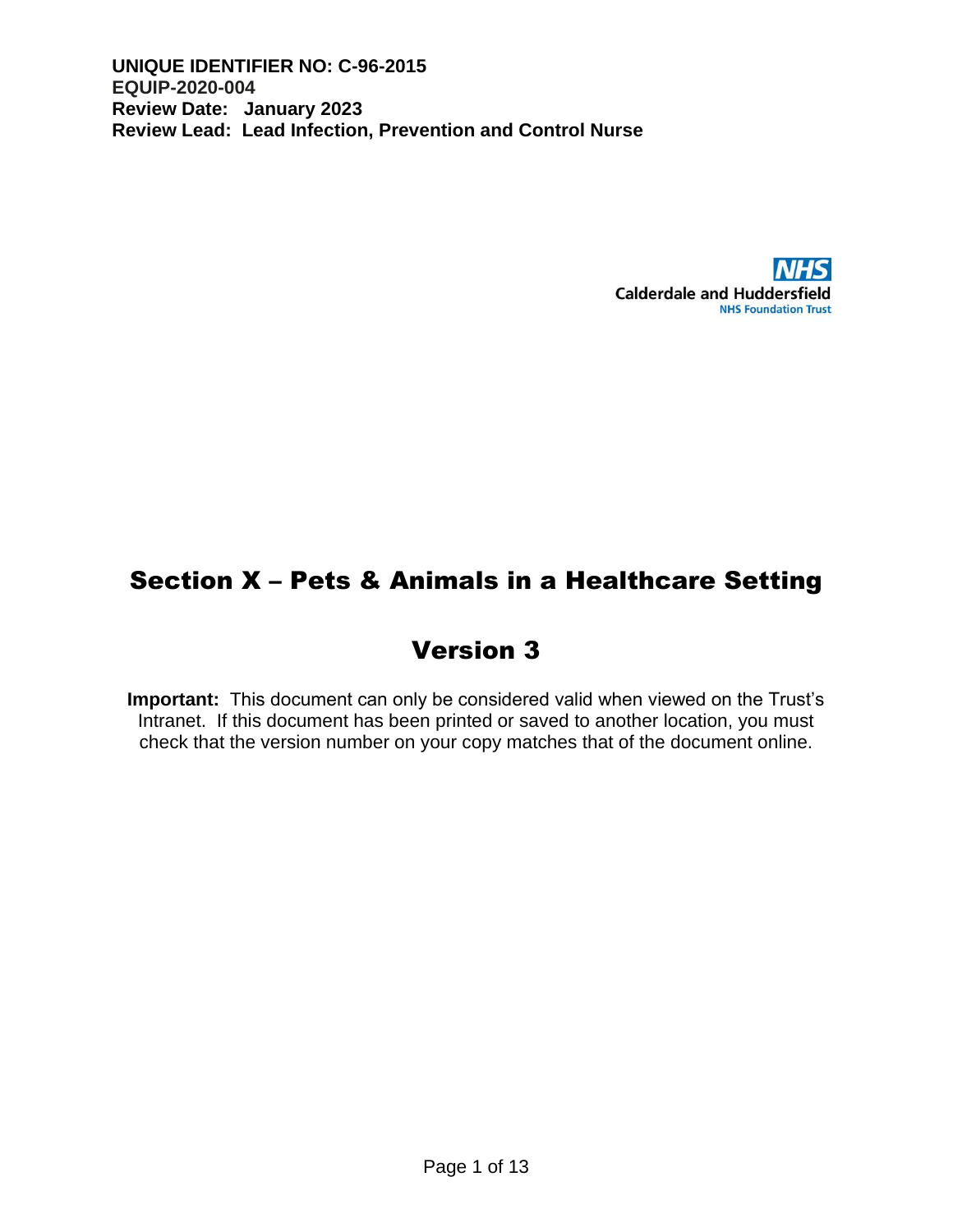| <b>Document Summary Table</b>           |                                                                       |                |                                               |                                                                       |               |  |
|-----------------------------------------|-----------------------------------------------------------------------|----------------|-----------------------------------------------|-----------------------------------------------------------------------|---------------|--|
| <b>Unique Identifier Number</b>         |                                                                       | C-96-2015      |                                               |                                                                       |               |  |
| <b>Status</b>                           |                                                                       | Ratified       |                                               |                                                                       |               |  |
| <b>Version</b>                          | 3                                                                     |                |                                               |                                                                       |               |  |
| <b>Implementation Date</b>              |                                                                       | September 2015 |                                               |                                                                       |               |  |
| <b>Current/Last Review Dates</b>        |                                                                       |                |                                               | <b>July 2017, January 2020</b>                                        |               |  |
| <b>Next Formal Review</b>               |                                                                       | January 2023   |                                               |                                                                       |               |  |
| <b>Sponsor</b>                          |                                                                       |                | Director of Infection Prevention and Control  |                                                                       |               |  |
| <b>Author</b>                           |                                                                       |                | Senior Infection Prevention and Control Nurse |                                                                       |               |  |
| <b>Where available</b>                  |                                                                       |                |                                               | Trust Intranet / Infection Prevention and Control Policies            |               |  |
| <b>Target audience</b>                  |                                                                       | All Staff      |                                               |                                                                       |               |  |
| <b>Ratifying Committee</b>              |                                                                       |                |                                               |                                                                       |               |  |
| <b>Executive Board</b>                  |                                                                       |                |                                               |                                                                       | 19 March 2020 |  |
| <b>Consultation Committee</b>           |                                                                       |                |                                               |                                                                       |               |  |
| <b>Committee Name</b>                   |                                                                       |                |                                               | <b>Committee Chair</b>                                                | <b>Date</b>   |  |
| <b>Infection Prevention and Control</b> |                                                                       |                |                                               | Consultant Microbiologist /                                           | January 2020  |  |
| Committee                               |                                                                       |                |                                               | Infection Prevention &                                                |               |  |
|                                         |                                                                       |                |                                               | <b>Control Doctor</b>                                                 |               |  |
| <b>Other Stakeholders Consulted</b>     |                                                                       |                |                                               |                                                                       |               |  |
| None                                    |                                                                       |                |                                               |                                                                       |               |  |
|                                         |                                                                       |                |                                               | Does this document map to other Regulator requirements?               |               |  |
| Regulator details                       |                                                                       |                |                                               | Regulator standards/numbers etc.                                      |               |  |
| N/A                                     |                                                                       |                |                                               |                                                                       |               |  |
| <b>Document Version Control</b>         |                                                                       |                |                                               |                                                                       |               |  |
| Version 3                               |                                                                       |                |                                               | General review of the policy, update on required vaccinations for PAT |               |  |
|                                         | scheme animals and an appendix added for pet dogs visiting the        |                |                                               |                                                                       |               |  |
|                                         | Trust.                                                                |                |                                               |                                                                       |               |  |
| Version 2                               | The definitions section has been updated.                             |                |                                               |                                                                       |               |  |
|                                         | General principles / guidelines have been updated.                    |                |                                               |                                                                       |               |  |
| Version 1                               | This is a new policy setting out the infection prevention and control |                |                                               |                                                                       |               |  |
|                                         | parameters under which animals are allowed onto Trust premises.       |                |                                               |                                                                       |               |  |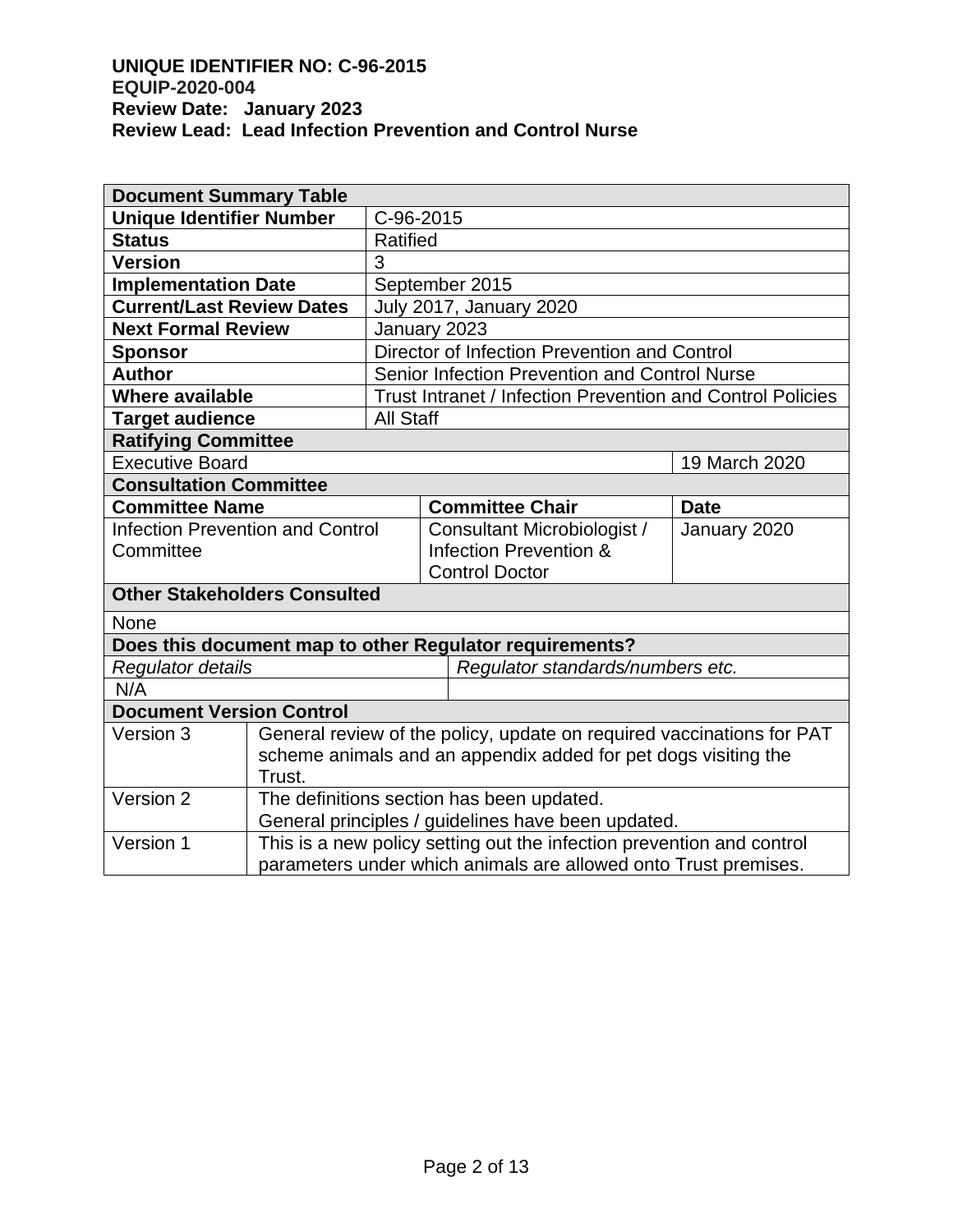#### **Contents**

#### **Section Page**

| 1.                | Introduction                                   |   |
|-------------------|------------------------------------------------|---|
|                   | <b>Key Points</b>                              |   |
| 2.                | Purpose                                        |   |
| 3.                | Duties (Roles and Responsibilities)            | 4 |
| 4.                | <b>Definitions</b>                             | 5 |
| 5.                | <b>Assistance Dogs</b>                         | 5 |
| 6.                | <b>PAT Scheme Dogs</b>                         | 6 |
| 7.                | <b>Ward Pets</b>                               |   |
| 8.                | Long Stay or Terminally III Patients           |   |
| 9.                | <b>Staff Hygiene After Animal Contact</b>      | 8 |
| 10.               | Patient Hygiene After Animal Contact           | 8 |
| 11.               | Training and Implementation                    | 8 |
| 12.               | <b>Trust Equalities Statement</b>              | 9 |
| 13.               | Monitoring compliance with procedural document | 9 |
| 14.               | Bibliography                                   | 9 |
| <b>Appendices</b> |                                                |   |

|    | Risk Assessment for Visiting Animals                | 11 |
|----|-----------------------------------------------------|----|
| 2. | <b>Contact Details for Various Associations</b>     | 12 |
| 3. | Template for pet dogs visiting health care settings | 13 |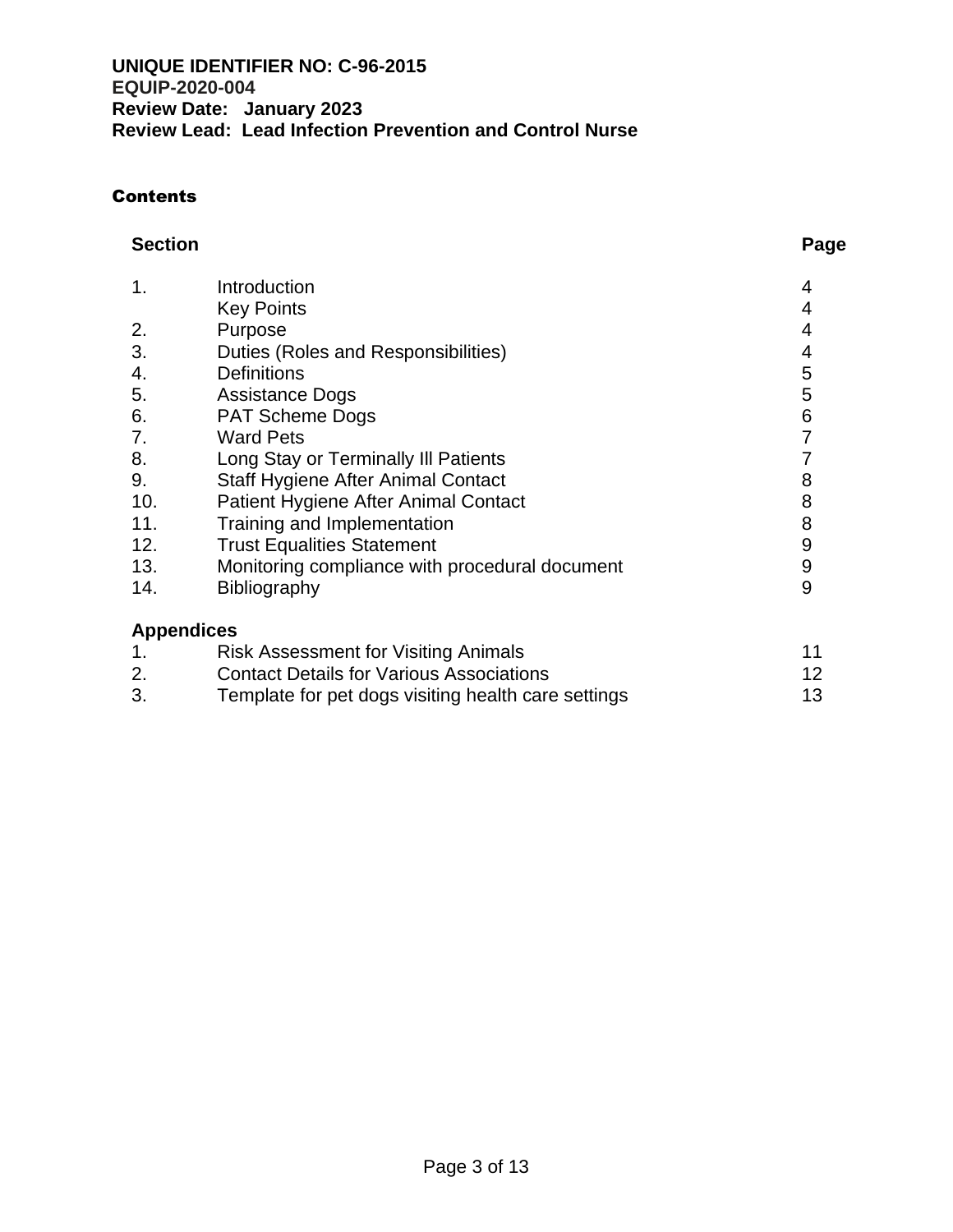## 1. Introduction

The presence of animals in health care facilities has traditionally been discouraged on the basis of Infection Prevention & Control and Health and Safety issues. However, more recently, certain groups of patients have been shown to benefit from contact with specially trained animals and there may be patients on occasion who rely on their purpose-trained animal e.g. guide dog. However, animals can carry microbes and parasites which can occasionally be transmitted to humans, particularly people who are immunosuppressed or have other health problems. Some animals may be difficult to control and may pose a risk to patients or staff due to their behaviour.

Patients in source or protective isolation are not suitable candidates for pet visits as animals may act as a source of infection or carry pathogens from areas of source isolation. It is therefore important that a local risk assessment, agreed with the Infection Prevention & Control Team (IPCT), is carried out prior to animals being allowed to visit inpatients within the Trust (See Appendix 1).

## Key Points:

- Definitions relating to pets and assistance dogs and other abbreviations used throughout this policy (p.5)
- Factors to be taken into consideration regarding visits by PAT scheme (or similar) animals (p.6)
- Long-stay or terminally ill patients (p.7)
- Carrying out a risk assessment for visiting animals (p.10)

## 2. Purpose

The purpose of this policy is to set out the infection prevention and control parameters under which animals are allowed onto Trust premises.

## 3. Duties (Roles and Responsibilities)

This policy applies to all CHFT employees, including medical staff, nurses, allied health professionals and students. The guidelines also apply to patients and visitors who attend or are inpatients within Trust premises.

The Chief Executive is responsible for ensuring that there are effective infection prevention and control arrangements in the Trust.

It is the responsibility of Ward / Department Managers to ensure that staff are made aware of how to access relevant policies and information and that any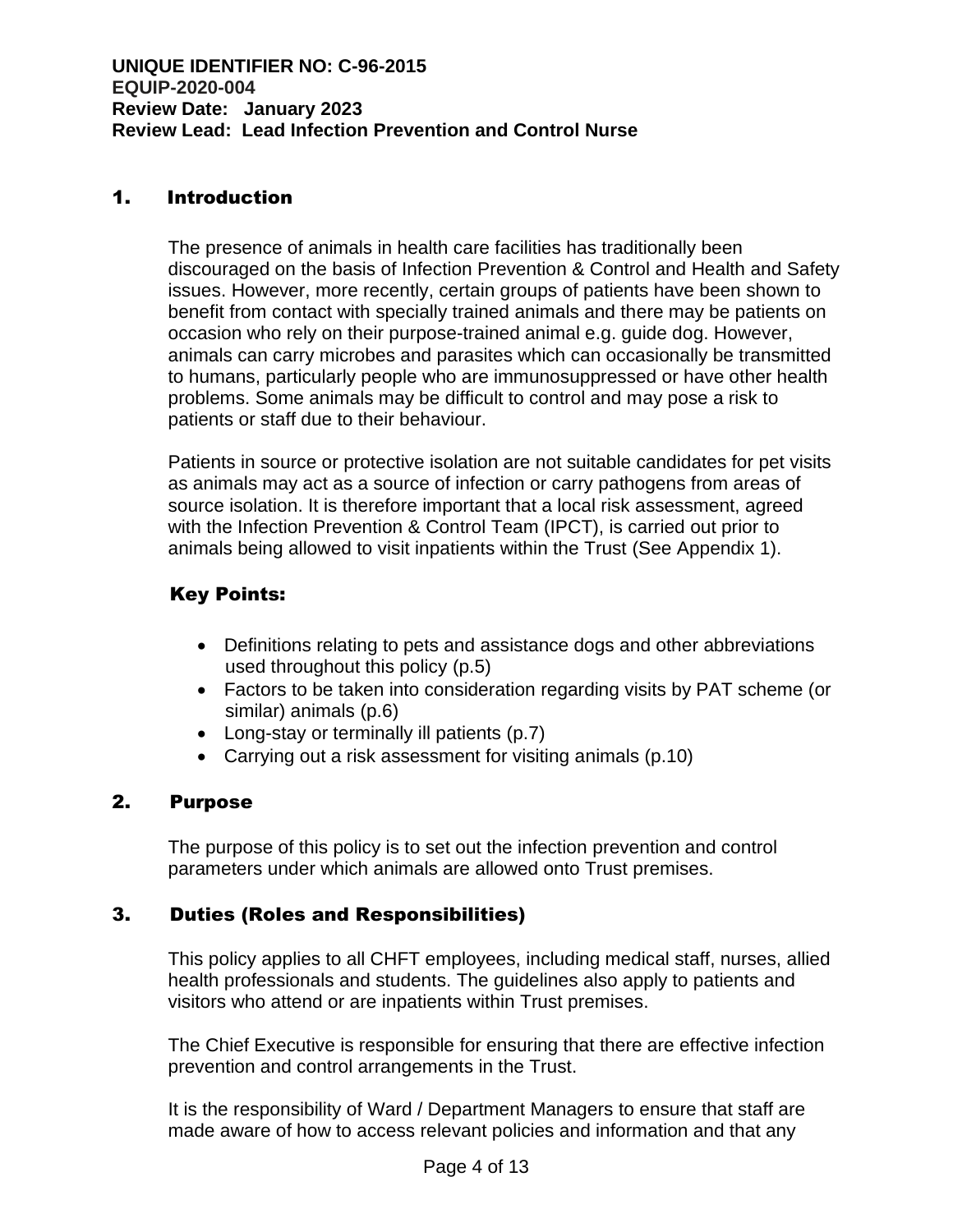visits by animals or pets are in accordance with the guidelines outlined in this policy.

The IPCT will provide advice and assist in carrying out a risk assessment for individual situations at the request of the Ward / Dept. Manager.

## 4. Definitions

**Pet:** a domestic or tamed animal or bird kept for companionship or pleasure. Pets are owned by individuals and will have varying levels of training and a range of temperaments.

**Assistance dogs:** properly trained dogs that aid or support an individual with a disability and which has been qualified by one of the organisations registered as a member of Assistance Dogs (UK).

Assistance Dogs trained by members of Assistance Dogs (UK) have formal identification and are permitted to accompany their owners at all times and in all places within the United Kingdom.

Certification is granted by the Department of Health.

**Guide dogs for the blind:** properly trained dogs that assist people who are blind or visually impaired.

**Hearing dogs for the deaf:** properly trained hearing dogs that alert the deaf to normal sounds as well as to danger sounds (e.g., sirens, smoke alarms).

**PAT dogs / Pets as Therapy dogs** (or similar schemes): dogs that are specially trained and screened animals who make therapeutic visits to hospitals and other healthcare environments.

**Seizure alert dogs**: dogs that are trained to behave differently when they detect a potential seizure, which may appear to be misbehaving.

IPC: Infection Prevention & Control DIPC: Director of Infection Prevention & Control IPCC: Infection Prevention & Control Committee IPCT: Infection Prevention & Control Team

#### **5.** Assistance Dogs (see the definitions section)

With the exception of guide dogs for the blind, hearing dogs for the deaf, dogs for the disabled and animals which belong to the Pets as Therapy (PAT) or similar schemes, animals and birds are not usually allowed on healthcare premises.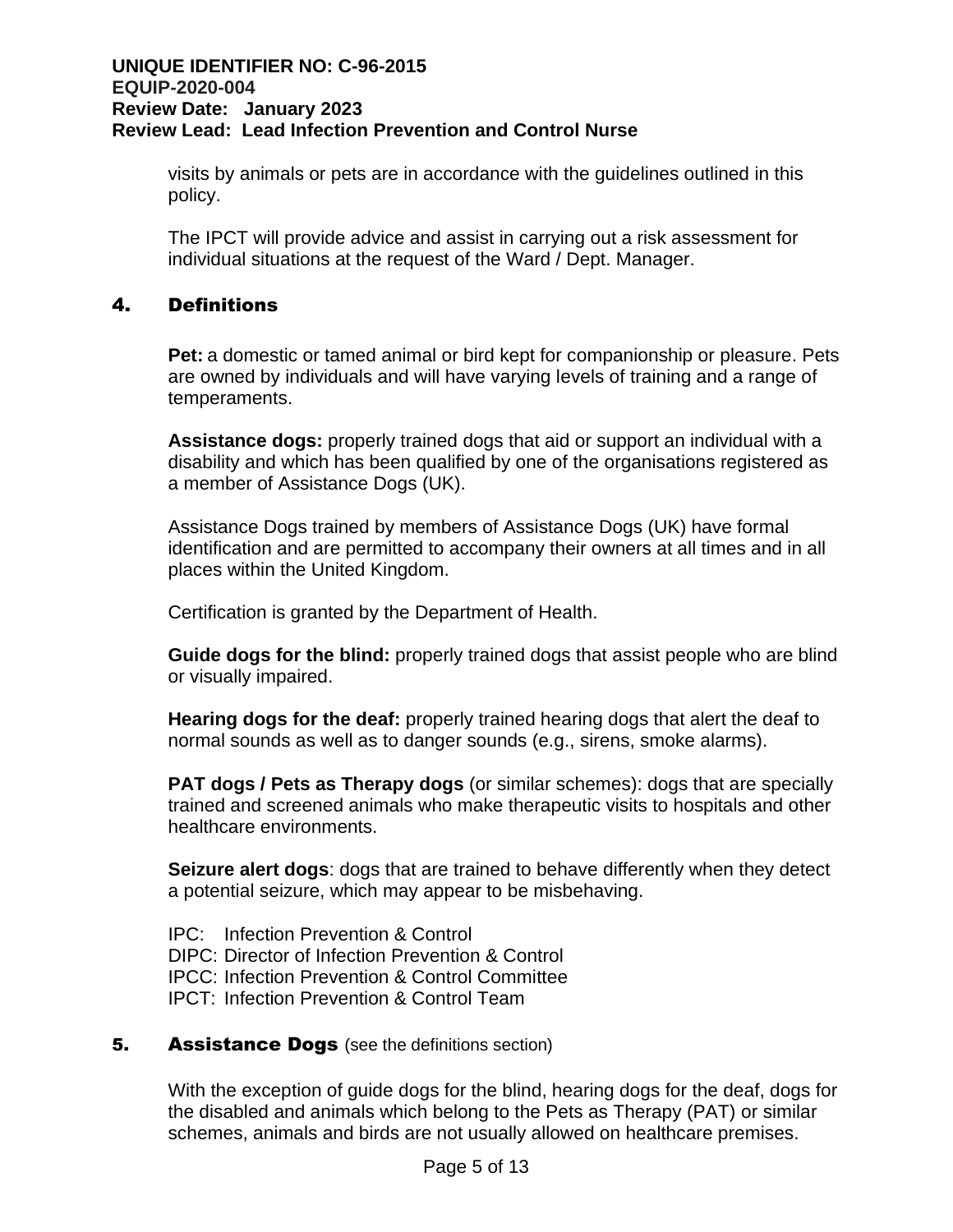Assistance dogs are allowed onto hospital premises for short visits e.g. when patients attend an outpatients appointment or are visiting someone in healthcare premises, with the exception of restricted areas i.e. Intensive Care / Therapy Units, Wards containing High Dependency Units, Cardiac Care Units, Haematology / Oncology areas, Special Care Baby Units and Resuscitation rooms.

However, the following principles apply:

- The dog must be properly supervised by its registered owner
- Staff must wash their hands after handling the animal
- The dog should not come into contact with open wounds
- The animal must not be allowed access to any kitchens OR other food preparation area
- If the animal urinates or defaecates it is the responsibility of the clinical staff to ensure that the contamination is cleaned up immediately, using appropriate personal, protective equipment

If a patient who relies on their assistance dog is admitted to hospital, it is not usually appropriate for the dog to accompany them. However, alternative means of support will need to be provided; this should be clearly explained to the patient and support put into place before the patient is asked to come into hospital. Discharge will need to be co-ordinated to make sure the assistance dog is available when the patient arrives home.

If the patient requires an emergency admission, arrangements should be made with friends or family to care for the dog. Alternatively, the appropriate organisation may be contacted to provide assistance in the event of a patient's emergency admission if friends or family are unable to care for the animal concerned (see Appendix 2).

## 6. PAT Scheme Animals

Organised visits from agencies such as PAT dogs should be discussed with the IPCT in advance. Animals must be fully immunised and be healthy on the day of the visit which should take place in a non-clinical area such as a day room. All such pets must be registered with the appropriate scheme. PAT scheme animals must be up to date with all relevant vaccinations including; DHP, leptospirosis and kennel cough with certificates held and recorded. Any visits to the vet and state of health should also be documented. They will be temperament assessed, fully wormed and covered by the PAT insurance scheme. They will be well behaved and under the control of their registered owners.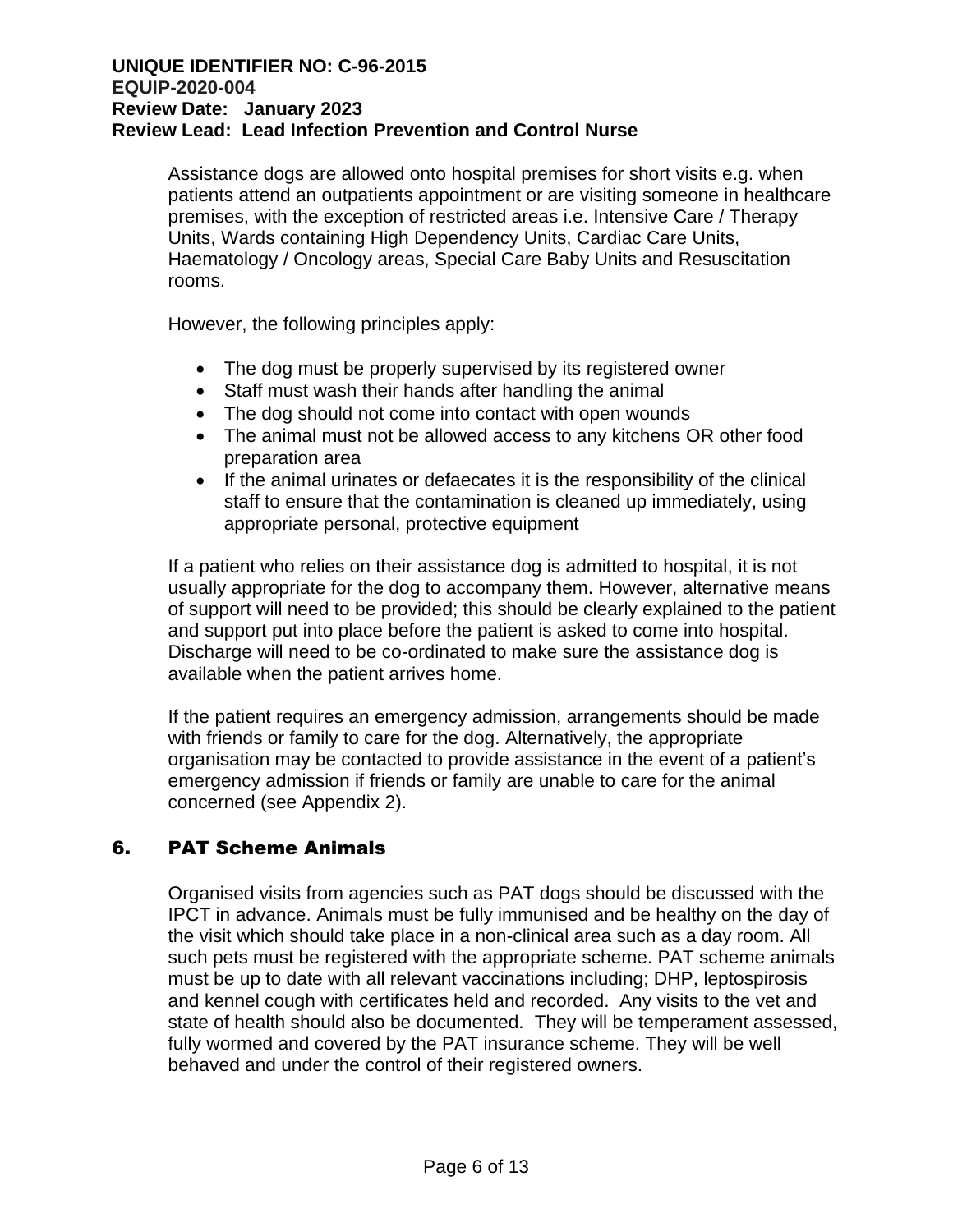The following guidance applies in all cases:

- Visits must be by prior arrangement and appointment only
- It may be necessary to postpone visits if circumstances dictate on the day
- The animal must be supervised by its registered owner
- Staff must identify whether there are immunosuppressed or otherwise vulnerable patients. If such risk is identified, the animal must be kept away from the patients at risk or even excluded from the clinical area
- Wherever possible, animals should be allowed access to day rooms only
- The animal should be an adult and must be supervised at all times by its registered owner
- The animal must be housetrained; if the animal urinates or defaecates it is the responsibility of clinical staff to ensure that the contamination is cleaned up immediately, using appropriate personal, protective equipment. Staff must inform cleaning services if any further cleaning is required e.g. cleaning of carpeted areas
- The animal must not come into contact with open wounds
- The animal must not be allowed access to any kitchens, food preparation areas, dining rooms, sterile/clean supply areas, medication preparation areas, isolation areas or protective environments
- The animal must not be fed on the premises
- The animal must be removed if showing any signs of illness
- Routine cleaning should take place following any visits

Visits to restricted areas, as outlined in Section 6 (above), may only take place following consultation with the IPCT and Senior Nursing staff for that area.

Patients and staff must be instructed to wash their hands following any contact with visiting animals.

## **7.** Ward Pets (caged birds, rodents, etc.)

These types of pets are inappropriate in acute healthcare settings owing to the potential risks of microbiological contamination and the difficulties associated with the continuity of their care.

Fish tanks will be considered on a case by case basis and only if they are closed systems and professionally maintained.

## 8. Long-stay or terminally ill patients

There may be occasions when a long-stay or terminally ill patient would gain benefit from a visit from their own pet. Such visits must always be discussed with the IPCT and consideration given to the safety and perceptions of other patients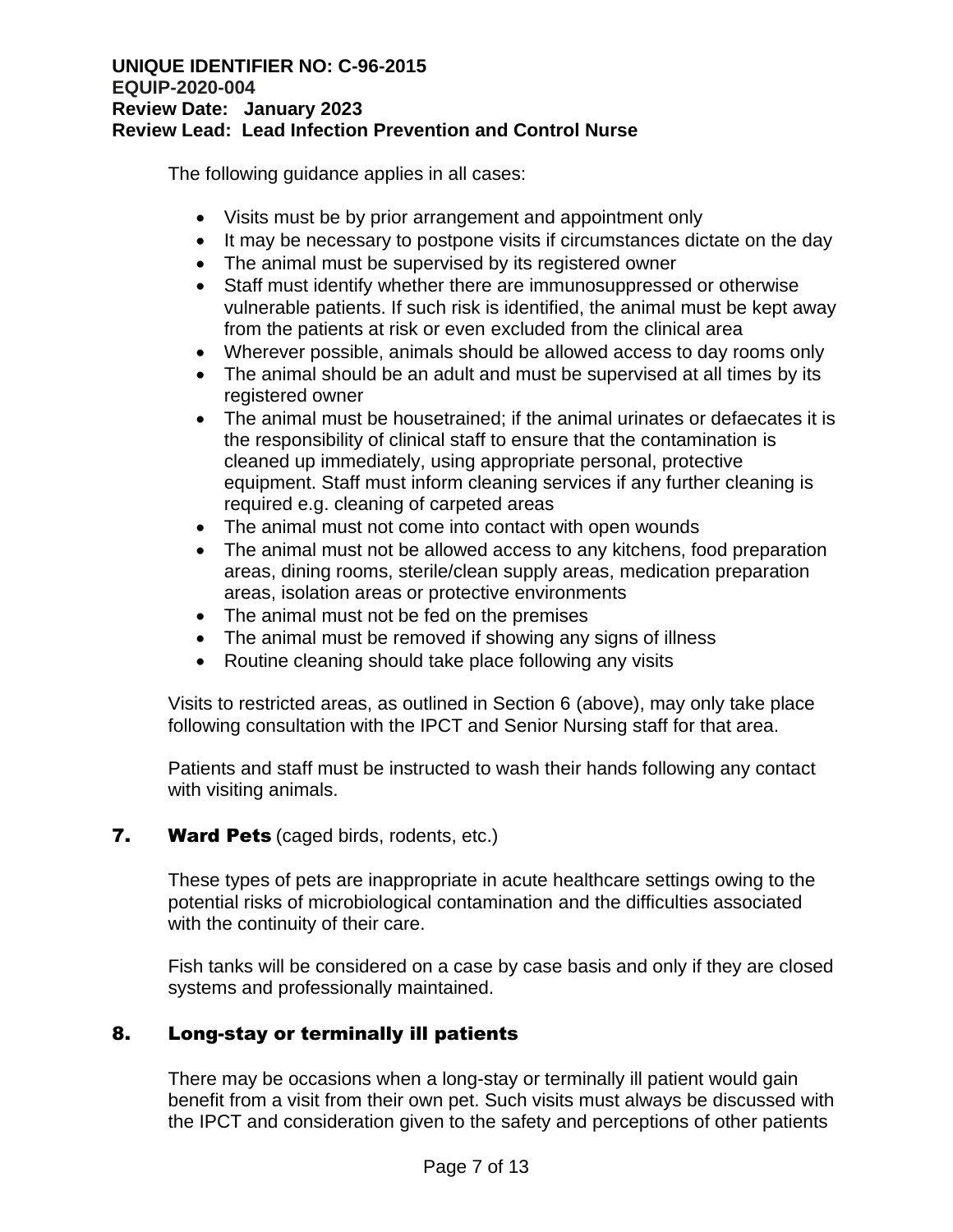and the public. If appropriate, this visit should take place outside; if this is not possible, it may be arranged in the day room or the patient's side-room.

Household pets are not usually trained to cope with the noise, sights and smells of a hospital therefore any visit should ideally be arranged at a quieter time if possible. If small enough, the animal should be transported in a purpose-built carrier and should always be accompanied by a friend or relative of the patient who is familiar with the animal. The pet should be exercised prior to entry to the ward or hospital grounds/premises. Only the owner/patient should have contact with the pet.

Where possible, other patients should be told of the pet visit so that any fears or allergies may be identified.

A risk assessment must be carried out prior to all such visits (see Appendix 1) and the IPCT informed in advance.

## 9. Staff hygiene after animal contact

Hands must be thoroughly washed following contact with any animals.

All cuts/lesions/abrasions must be covered in accordance with Trust policy.

You must not allow animals to lick you.

Staff must refrain from holding pets against their uniform. If this is unavoidable, a disposable apron should be worn.

## 10. Patient hygiene after animal contact

Patients must wash their hands after contact with animal.

All cuts/lesions/abrasions should be covered.

Animals should not be allowed to lick a patient's skin, wound or open lesion.

#### 11. Training and Implementation

This policy applies to all CHFT employees, including medical staff, nurses, allied health professionals and students. The policy also applies to patients and visitors who attend or are in-patients within Trust premises.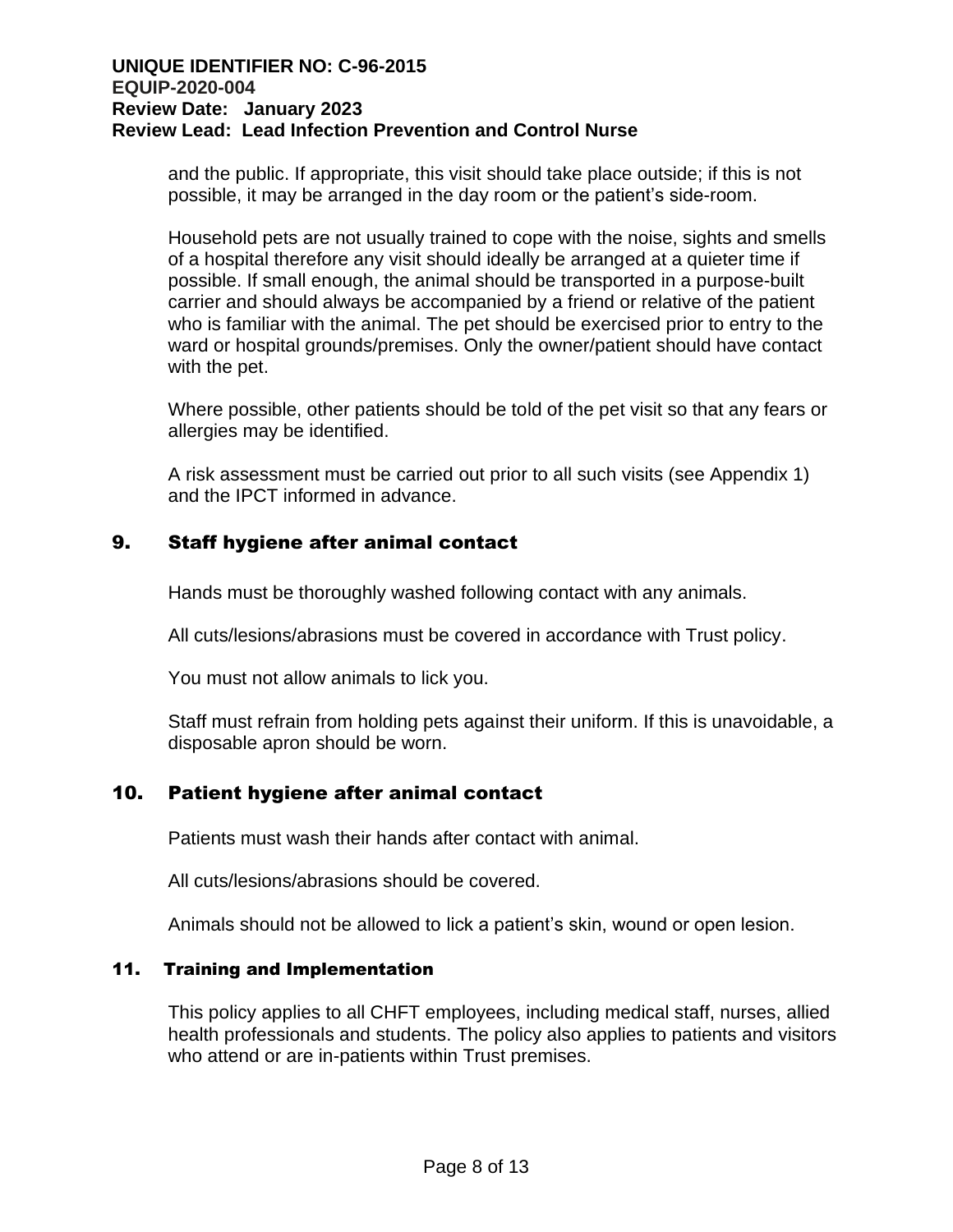## 12. Trust Equalities Statement

Calderdale and Huddersfield NHS Foundation Trust aims to design and implement services, policies and measures that meet the diverse needs of our service, population and workforce, ensuring that none are placed at a disadvantage over others. We therefore aim to ensure that in both employment and services no individual is discriminated against by reason of their gender, gender reassignment, race, disability, age, sexual orientation, religion or religious/philosophical belief, marital status or civil partnerships.

This policy has been through the Trust's EQUIP (Equality Impact Assessment Process) to assess the effects that it is likely to have on people from different protected groups, as defined in the Equality Act 2010.

## 13. Monitoring Compliance with this Procedural Document

It is the responsibility of all clinical staff to comply with this policy. The risk assessment (Appendix 1) should be completed and recorded in the patient's clinical record; the decision whether or not to allow the visit and measures taken to manage any identified risk should also be documented. The IPCT should be informed of any planned visits.

#### 14. Bibliography

Guidance on Animals and Pets in Healthcare Facilities. Royal Devon & Exeter NHS Foundation Trust. Feb 2016.

Animals on Hospital Premises Policy. Gateshead Health NHS Foundation Trust. Policy No: IC36, Version 1.0. Sept 2016.

Animals in Healthcare Settings: Care and Management Policy. Rotherham, Doncaster & South Humber NHS Foundation Trust. Sept. 2016.

Guidance on Access for Dogs on Trust Premises. Portsmouth Hospitals NHS Trust. 2014.

Centers for Disease Control and Prevention. Guidelines for Environmental Infection Control in Healthcare Facilities (2001). Healthcare infection control Practices Advisory Committee (HICPAC).

Duncan RN and the 1997, 1998 and 1999 Guidelines Committee (2000).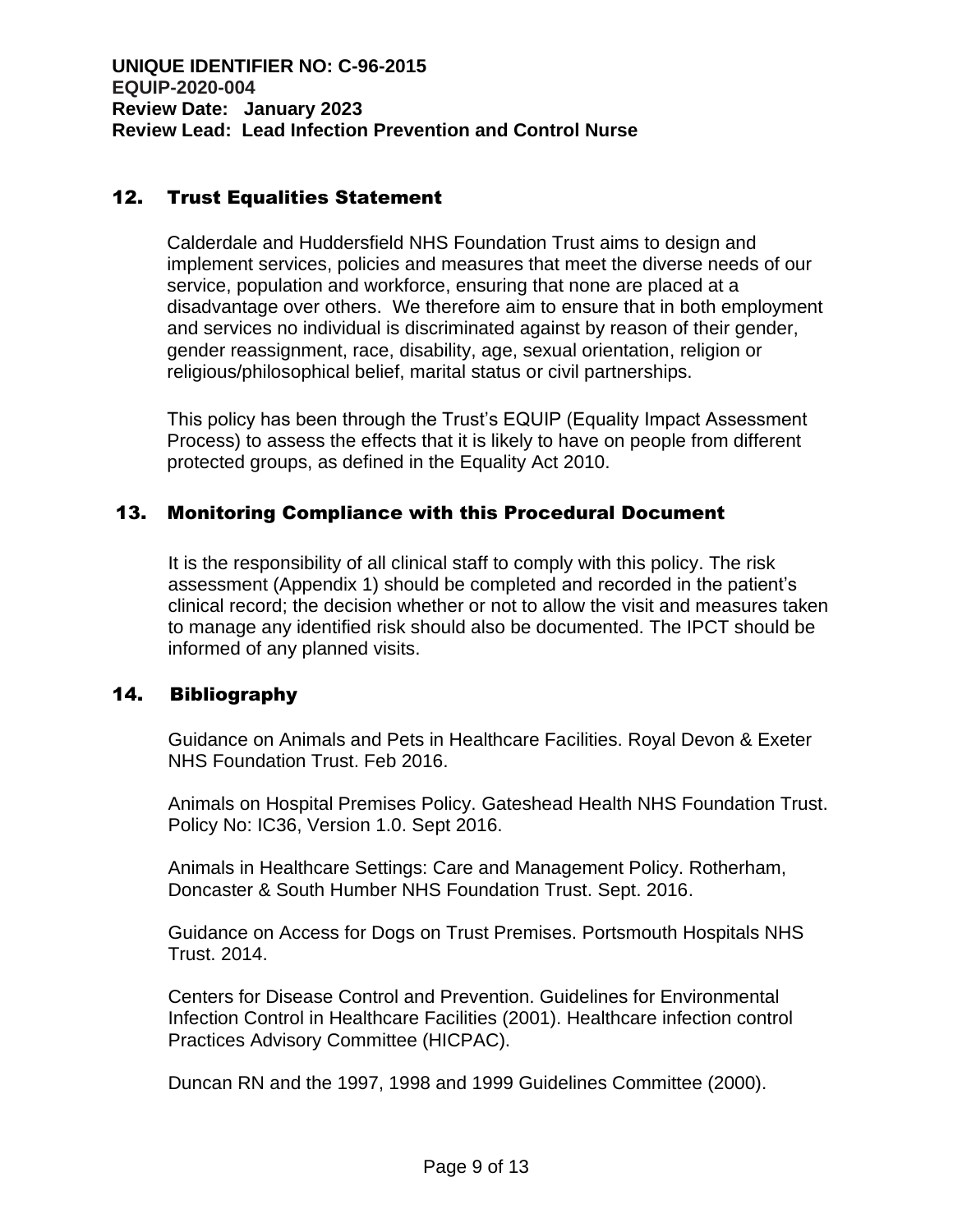APIC State-of-the-art Report: The implications of service animals in healthcare settings. American Journal of Infection Control. 2000, 28:2; 170-180. Khan MA and Farrag N. Animal-assisted activity and infection control implications in the healthcare setting. Journal of Hospital Infection. 2000, 46: 4-11.

Guay DRP. Pet-assisted therapy in the nursing home setting: Potential for zoonosis. Am J infect Control 2001: 29: 178-186.

Royal College of Nursing. Working with Dogs in Health Care Settings (2019)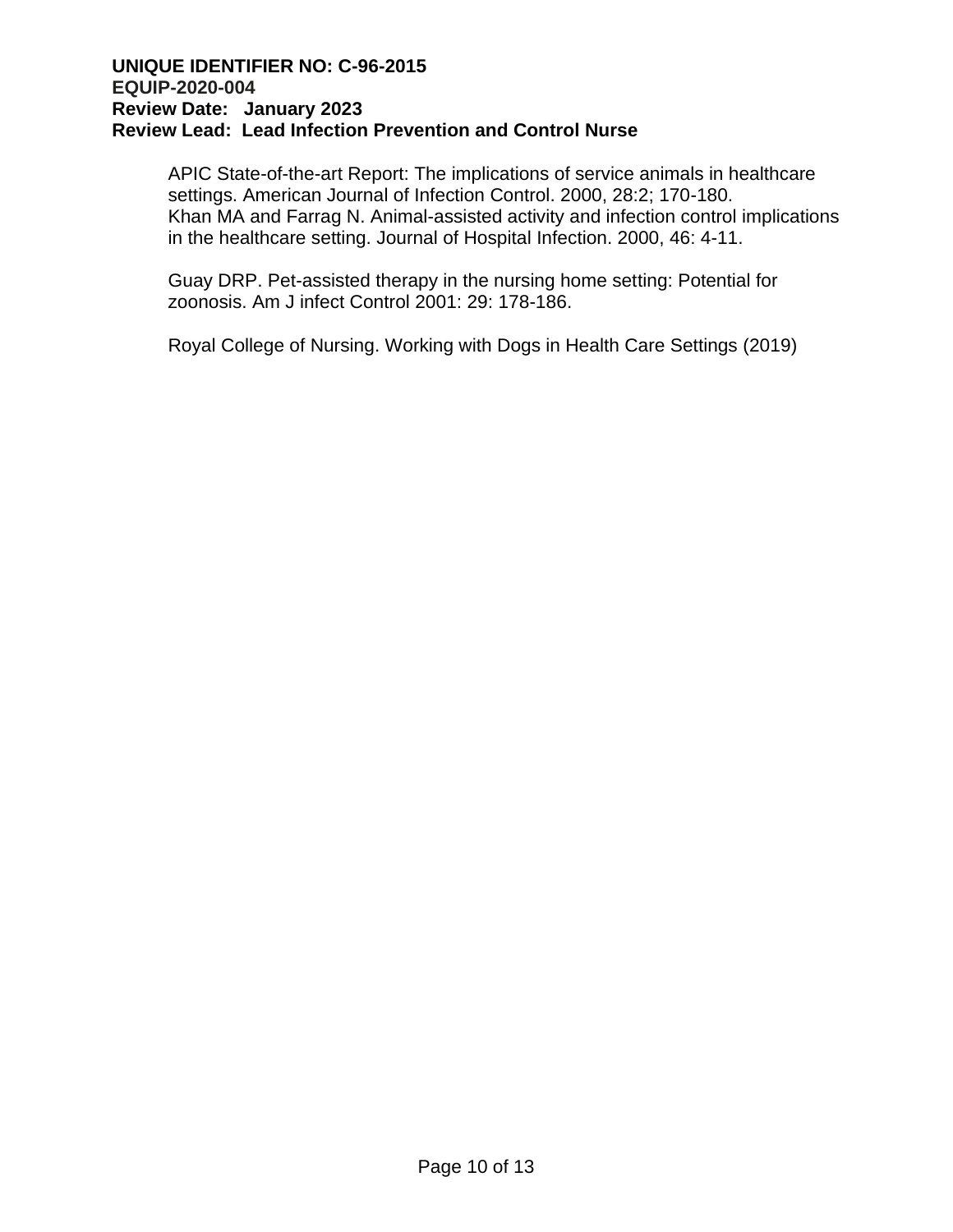## **APPENDIX 1**

| <b>Risk Assessment for visiting animals</b>                                                                                               | $\sqrt{ }$ | X |
|-------------------------------------------------------------------------------------------------------------------------------------------|------------|---|
| Is the animal trained and capable of obeying commands?                                                                                    |            |   |
| Is the animal capable of confinement to designated areas of<br>the healthcare environment?                                                |            |   |
| Is the animal healthy i.e. up to date with vaccinations, regularly<br>de-wormed and regularly treated for fleas?                          |            |   |
| Are there any patients / staff in the area where the visit is due<br>to take place who may have a phobia or be allergic to the<br>animal? |            |   |
| Is the patient to be visited in source isolation or protective<br>isolation?                                                              |            |   |
| Are there any immunosuppressed or otherwise vulnerable<br>patients in the area where it is planned for the visit to take<br>place         |            |   |
| Has the IPCT been informed?                                                                                                               |            |   |

Consideration must be given to the answers to the risk assessment questions before any visits are arranged.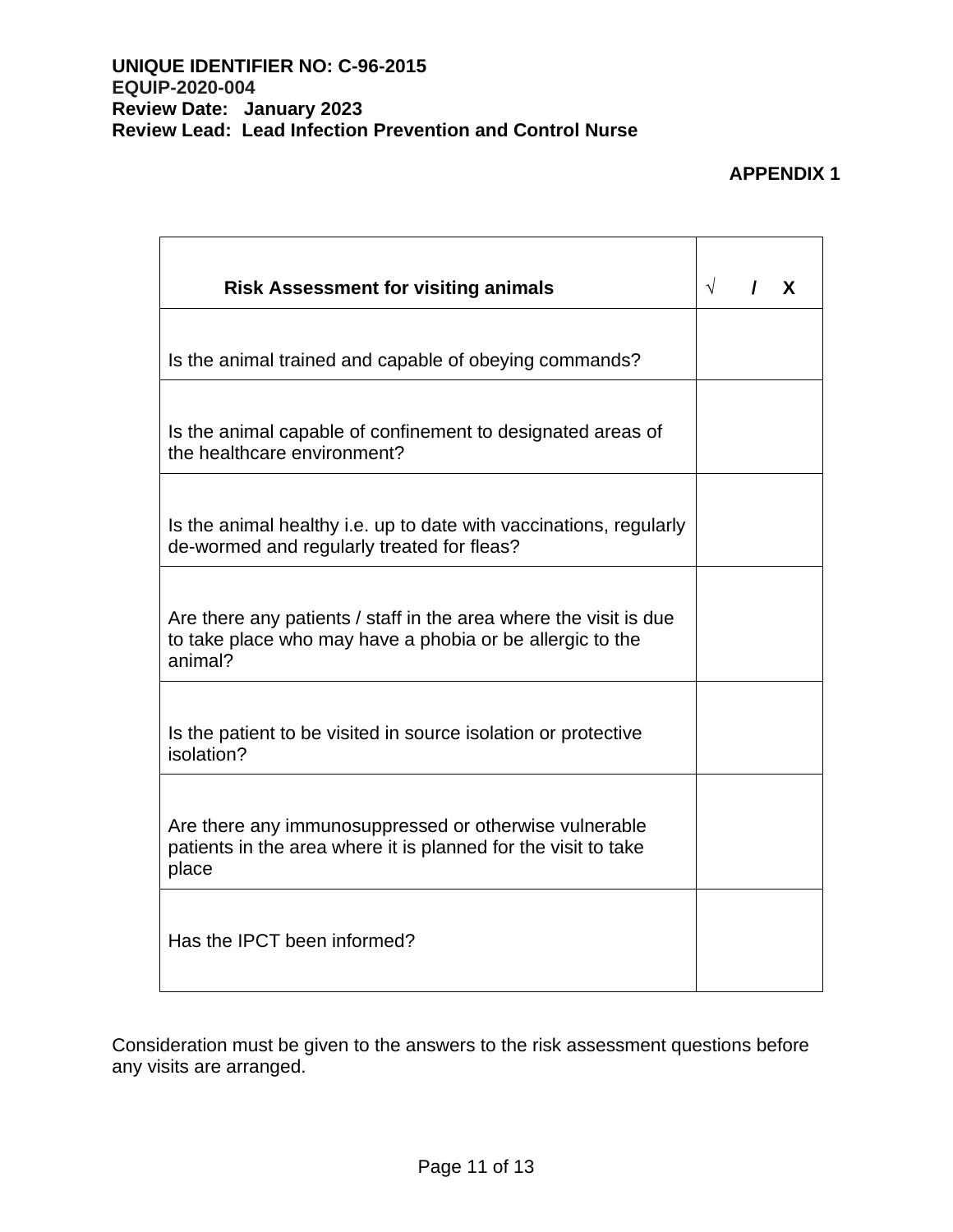### **APPENDIX 2**

### **Contact Details for Various Associations**

Anyone who has an 'assistance dog' for any reason should have been issued with a number to contact in the event of an emergency. If unable to supply this or if friends and/or family are unable to care for the animal concerned, some numbers are supplied below who may be able to provide assistance.

**1.** Guide Dogs for the Blind Association Shire View, 72, Headingley Lane Leeds LS6 2DJ

Tel: 0845 372 7418 (if out of hours, phone this number and an alternative contact number will be given).

**2.** Hearing dogs for the Deaf: Office hours (9am -5pm) 01844 348100 Out of hours (manned 24 hours) 07769 901298